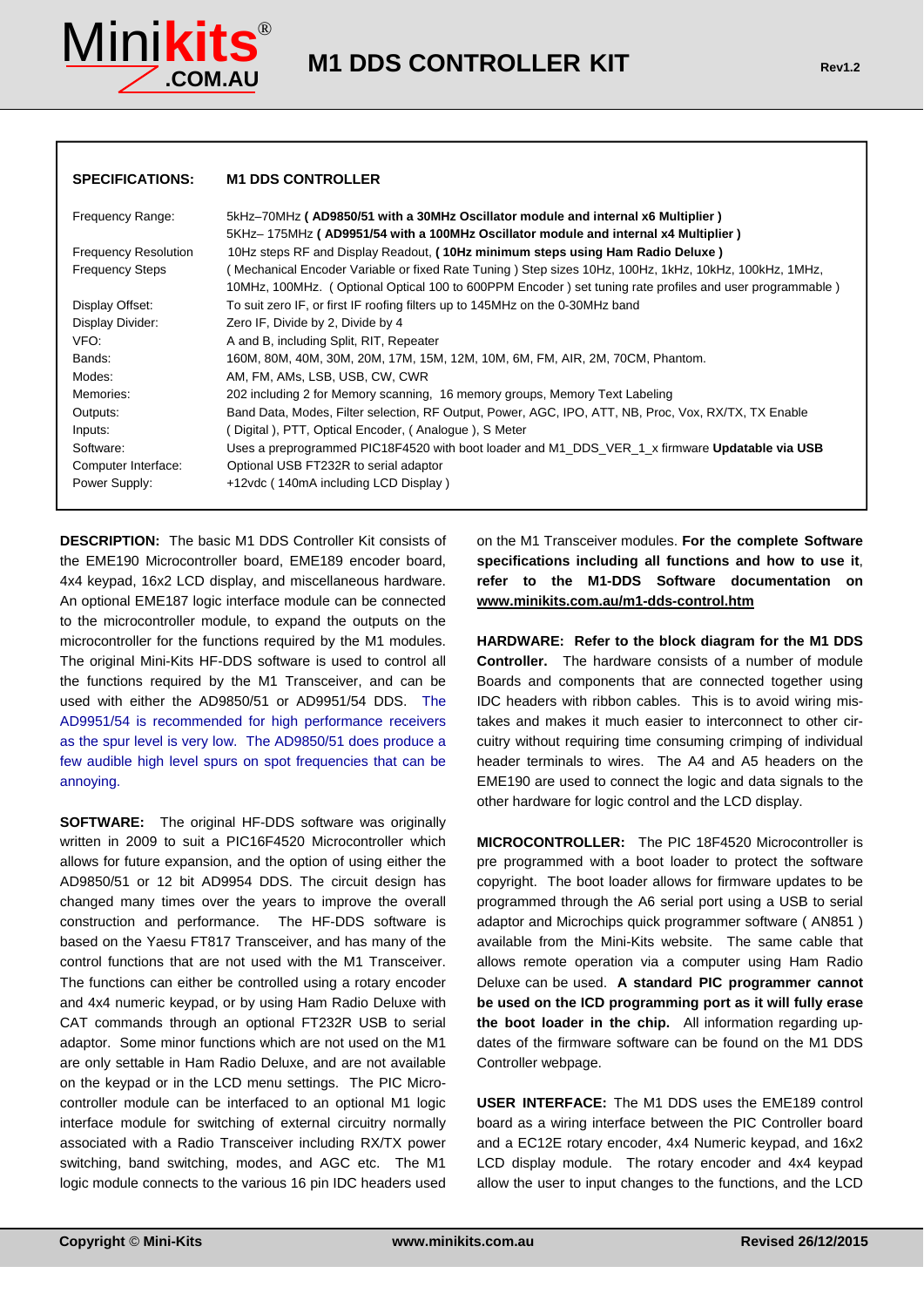display module allows for a visual indication of the settings including frequency, band, mode, etc. There are 3 menus that can be displayed and changed allowing for initial hardware settings through to commonly used functions like AGC, ATT, Preamp etc. The Calibration, ( Cal ) Menus are where the settings for the DDS hardware, frequency bands and offsets are stored. To enter the Cal Menu the power needs to be disconnected from the EME190, and while holding the # button, reapply the power and the display will show CAL MENU 1. The Function Menus are used to change commonly used functions like AGC, IPO, Speech Processor, and VOX, To enter the Function Menus simply momentarily press the # key and the display will show FUNCTION MENU 1. The Setup Menu is used to store not commonly used settings for optional I/F filters, a sweep function, and for the optional ( Input / Output ) I/O Expander board. To enter the Setup Menus, press the # button holding it in until the display shows SETUP MENU 1. The rotary encoder is used to change the Menu numbers, and the # key is used as an enter key to change and step through the settings. Frequencies can be directly entered using the Keypad by pressing the 0 button, and then entering the frequency. E.g. for a frequency of 123.45678MHz press 0 123\*456\*78 # **. For more detailed information, please refer to the M1-DDS Software documentation on www.minikits.com.au/m1-dds-control.htm**

**HF DDS SOFTWARE:** The software has been written to emulate some of the software peculiarities of the Yaesu FT817 Transceiver, but also has to be able to be used with the M1 user control interface. The Ham bands are selectable with the 1 or 4 keys on the keypad, and are able to user programmed for the lower and upper band edge frequencies, the DDS frequency range, and frequency display offset. When you tune outside a Ham band, the software switches to the Phantom band just like in the FT817. The phantom band memorizes its settings just like the other bands but has a wide band limit of 100kHz to 33MHz. This is ideal for general coverage receive, and the software disables the PTT function and enables the TX Inhibit output high to avoid transmitting out of band. You can get to the Phantom band by directly entering a frequency e.g. 3MHz that is outside of the programmed Ham bands set in the software. As you tune up or down from 3MHz eventually you will reach the edge of a programmed Ham Band and it will switch from the phantom band to one of the Ham bands. The tuning rates and modes can be changed for each band, and are memorized when changing bands. This can cause some confusion when tuning out of a Ham band to the phantom band, that may have a different tuning rate or mode set. **It is best to initially set the same tuning rate and mode for all bands including the phantom band, to avoid confusion.** 

#### **CONSTRUCTION:**

**1. This Kit is for constructors that have some experience with using SMD components.** 

**2. Do not fit any IDC headers or wire any boards etc together, until later on in the construction notes. Many mistakes are made here which can cause much lost time and can damage circuitry if the hardware is wired incorrectly.** 

**3.** Construct the relevant Kits that are used to construct the M1-DDS Controller as per the instructions supplied with the Kit. **Do not solder in any of the PCB headers to the board.** 

**4.** Construct the EME189 Control board Kit as per the supplied Kit instructions. **Do not solder in any of the PCB header plugs or ribbon cables to the board.** The EC12E Encoder is mounted on the front of the board ( writing side ) and the diodes are mounted on the rear of the board.

**5.** Construct the EME188/189 adaptor board for the LCD observing the polarity of the IDC headers keyway cut out.

**6.** Construct the optional EME187 Logic Control Kit as per the instructions supplied with the Kit.

**7.** If you have bought one of the compatible AD9850/51 or AD9954 DDS Kits, then construct it as per the instructions supplied with the Kit.

#### **CONNECTIONS:**

**1. Refer to the M1 DDS Control Block diagram for the polarity of the PCB header plugs and ribbon cable that connects all the hardware together. When fitting the PCB Headers it is best to think before you mount them as they are polarized.** Most Headers are marked on the block diagram showing Pin1 to e.g. Pin 16. Where one board is connected to another, Pin1 is used to identify the polarity of the red wire on the ribbon cable

**2.** Complete Kits that are used to make up the M1 DDS Controller Kit are supplied with IDC Header connectors, and quality ribbon cable to connect all the hardware together which makes it easy to connect or disconnect boards. There are still a few 2.54mm inline headers that will require crimping of pins to ribbon cable. You can solder the crimp pins onto the wires, but the connections can be very unreliable with the wires prone to breaking if the cables are moved about.

**3. Refer to section 1 above again, before fitting any IDC headers to the board or to the ribbon cable.** If you are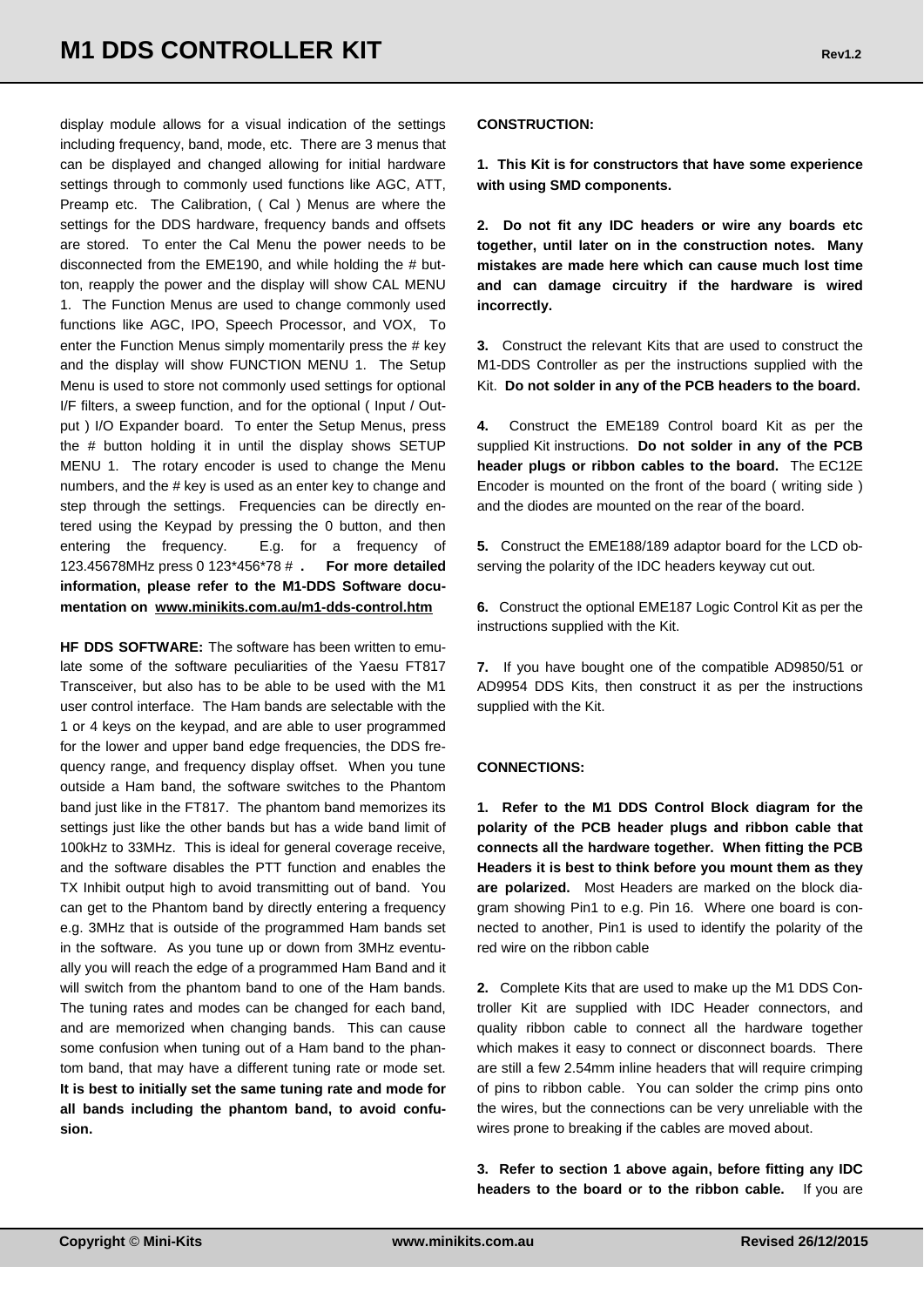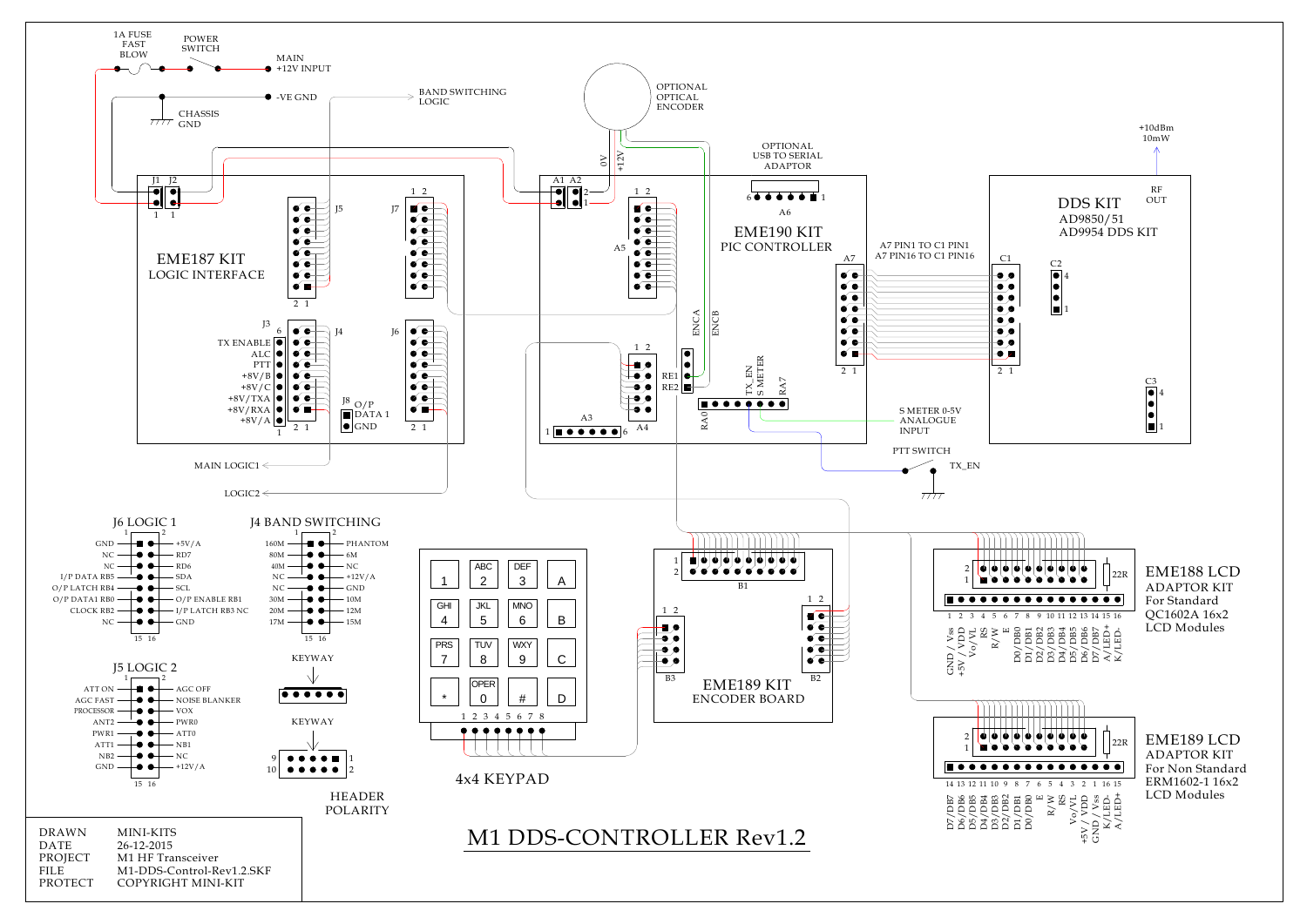going to use a single length of 16 way IDC cable to interconnect the EME188 to EME189 **B1**, EME190 **A5** and EME187 **J6** then some careful thought is required to the positioning to where the IDC headers will be crimped along the cable. It would be best to mount the hardware first before and cabling is done to avoid mistakes.

**4. Referring to the M1 DDS Controller Block for the EME190 board,** observe the polarity of the IDC header keyway cut outs and fit them to the top of the board**.** If you require the use of the TX\_EN and S Meter connections on the board, then a Inline header can be fitted to PORT A on the board. Fitting headers to the other Port connections on the board are not required with the current M1 application.

**5**. All connections to the EME189 board are on the rear **( bottom side )** of the board. IDC headers are used on all these connections to make it easier to interconnect the board. Fit the three IDC Headers for B1, B2 and B3 on the rear of the board noting the polarity of the keyway cut out.

**6.** Refer to the data sheet for the 4x4 Keypad for the position of pin 1. Next solder some 8 way ribbon cable directly to the 4x4 Keypad. Cut the cable to the length required and crimp a 8 way female IDC Header to the cable observing the correct polarity to the B3 header on the EME189 board.



Picture shows the correct way to solder the ribbon cable to the keypad and protect it from damage.

**7.** Cut a suitable length of 10 way ribbon cable to go from EME189 B2 to EME190 A4. Observing the polarity crimp a 10 way female IDC header on each end of the cable.

**8.** Next solder a length of 6 way ribbon cable directly to the row of 6 holes B5, on the EME159 board. Cut the cable to the length required and attach a 6 way Header Socket to the cable observing the correct polarity to the A6 header on the EME150 board.

**9.** The 16x2 LCD module is connected via an adaptor board and 16 way ribbon cable to the EME190 board. Refer to the M1-DDS-Control-Block.pdf for how the module is wired.Two adaptor boards have been designed to make it easier to connect the ribbon cable to the LCD modules pin outs. Standard pin out 16x2 LCD modules including the QC1602A or Hantronix HDM16216l-5 LCD modules use the EME188 board, and the non standard pin out EastRising ERM1602-1 uses the EME198 board. To light up the LCD modules backlight LED's, a 22ohm 1/4 watt resistor is used on the EME188/198 board which sets the correct current for a +5vdc supply. **Carefully check that the wiring between the LCD module and the EME190 board is correct using a multimeter before turning on the DC power, as damage could occur to the LCD module or PIC controller.** Refer to the data sheets for the LCD modules on the Mini-Kits website. http:// www.minikits.com.au/data-sheets.

#### **OPTIONS:**

**1/ Optional Optical Encoder.** Software versions after 1.L allow an optical encoder to be used with the M1. The software can be used with many optical encoders from 100 to 600PPR. Encoders with an open collector output can be safely used with the microcontroller inputs on the EME190 board. The encoder is connected to the RE1 and RE2 inputs on the EME190 board. 4k7 1206 Pull up resistors need to be fitted to the RE1 RE2 positions on the bottom of the EME190 board. The encoder needs to be powered and if it is a 12vdc type then it can be connected to the spare A2 connector on the EME190 board.



Picture shows the connections for the optional Optical Encoder

**2/ Optional USB Interface:** An optional RS232 to mini USB interface module can be used for software updates, and to remotely control the M1 Transceiver using the Ham Radio Deluxe software. The recommended module is the USB-AD02 as it has been tested and compatible and can be plugged into the A6 connector on the EME190 board.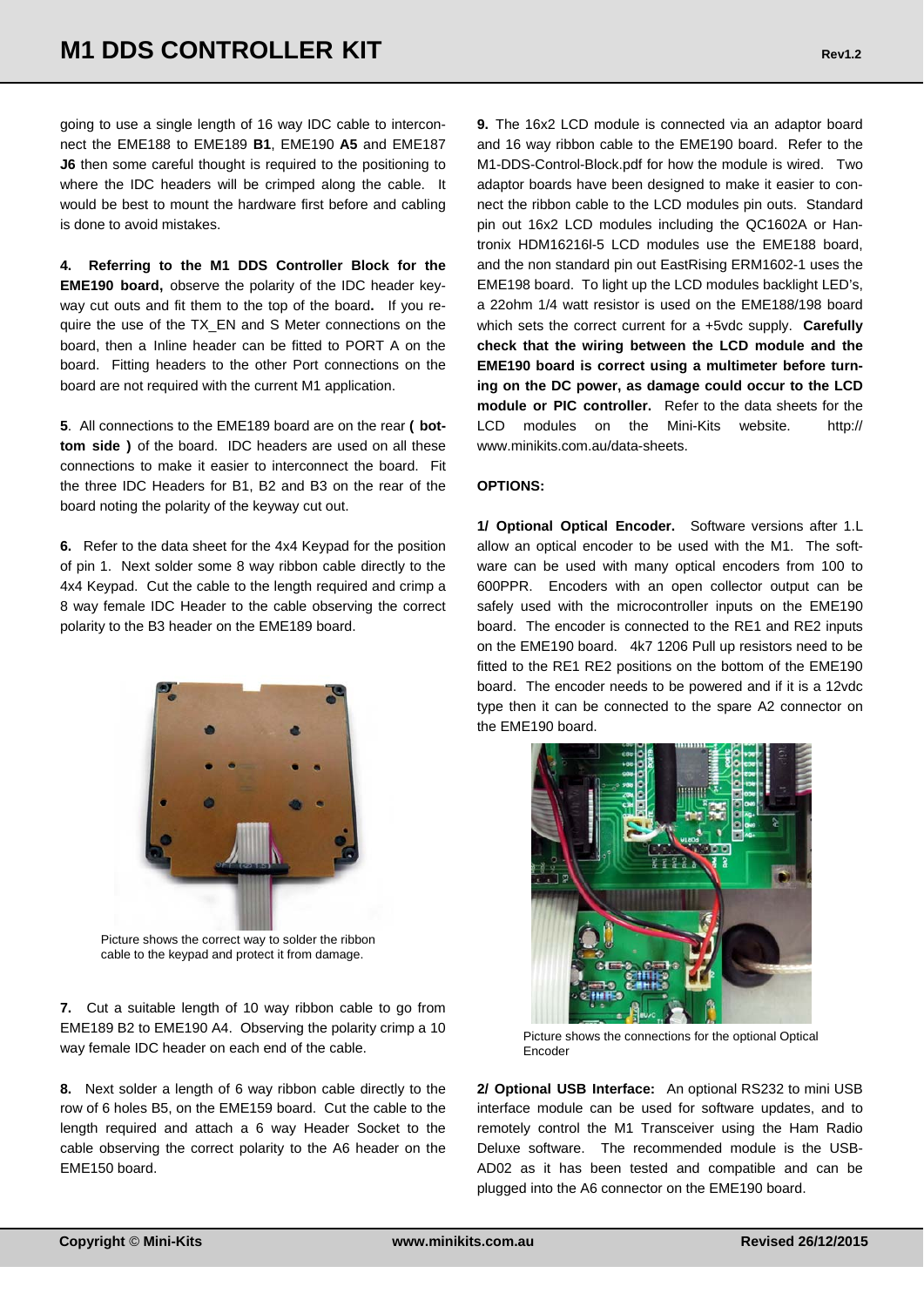**WIRING:** There will be a number of 16 way ribbon cables required to wire the EME187 Logic board to the various M1 module boards. It is suggested that careful thought be made to how the various module boards are laid out on a chassis and how the 16 way headers are aligned. The prototype M1 that can be seen on the M1 Transceiver webpage, uses long lengths of 16 way ribbon cable with multiple crimped 16 way IDC headers to connect modules. The layout was not ideal as the ribbon cable had to sometimes be bent 90 degrees to turn corners or manipulated to reverse the red tracer wire to align with the modules headers. It is expected that many constructors will use up to 40 IDC16 connectors and a few metres of 16 way ribbon cable with around 50% being written off due to mistakes. **If mistakes are made or if a cable needs to be extended**, then an optional EME186 joiner Kit is available that allows easy joining of two 16 way IDC cables.



#### **TESTING:**

**1. Testing of the EME190 board should be done first before plugging in any other hardware. Do not apply any power to the EME190 board without either using a current limited power supply, or inline fuse.** Set the power supply to +12 volts, and the current limiting to around 350mA. If you are happy that the EME190 board is working ok then you can power it off and then plug in all the other hardware. **Refer to the Testing section of the notes supplied with the individual Kits.** 

**2.** If all was ok above, then apply power and **adjust the LCD Contrast trim pot** on the EME190 board so that you can see the LCD display. You should now be able to tune the rotary encoder or press the keypad and see the display changing.

**3.** Set up the software menu settings in the next section.

#### **INITIAL SOFTWARE SETUP:**

**Most of the setting required for the M1 have already been set when the PIC microcontroller has been programmed.** 

**1/ To Enter the Calibration Menu: With no power connected hold the # key down and apply power. The rotary encoder changes the menu number and the # button is enter.** 

**CAL MENU 2:** Enter Cal menu 2 ( DDS CALIBRATION), and setup the software to suit the AD9951/54 DDS. If you have the EME167 DDS board plugged into the EME190 board, then the AD9951/54 chip should be automatically recognized by the software. Do Not use over clocking ( This has not been Tested ), unless you are willing to accept any damage that could happen to the DDS chip due to high clock speeds. For the AD9951/54 DDS Set the following in the CAL Menu2.

> DDS O/P Divider to None DDS Ref to 100.000MHz DDS Ref Multiplier to x4

The DDS system clock is used to trim the DDS output frequency if the 100MHz crystal clock module is slightly off frequency. The 400.000MHz +/- can be set for a 10MHz output on a frequency counter, or zero beat on a receiver. **Make sure that the DDS is set to AM mode before setting the 10MHz output, as USB and LSB have 1.5kHz offsets**. Using a 400MHz,  $(100 \times 4)$  clock, the maximum DDS output can be set to 175MHz or lower.

**CAL MENU 3:** Enter Cal menu3 ( BAND FREQUENCY LIM-ITS ) and set all the bands upper and lower frequencies to suit your country. This will allow the PIC controller to recognize when you are out of Band, which then disables the PTT and TX\_ENABLE. The Band Frequency Limits do not stop the DDS tuning outside of the bands as it changes to the Phantom band for general coverage receive operation.

**CAL MENU 4:** Enter Cal Menu 4 ( DDS RANGE LIMITS ) and set what DDS range limits and display offset frequency that you require for all bands. The display offset allows the DDS output frequency to be offset from the displayed frequency on the LCD module by a set amount. **To set the display offset for a 9MHz I/F for the M1 Transceiver**, go into Cal Menu 4 and set the DDS OFFSET for both the 0.1 to 33MHz HF, and 33 to 76MHz bands to 9.000.000MHz. The DDS will now produce an output of 9.1MHz to 63MHz with the display reading 0.100 to 54MHz.

If you want continuous frequency coverage above 30MHz, then you would need to set the band limits of the HF and 6M bands to suit. This is not something that you would do if you are using the DDS only for the M1, as this would allow out of band operation. To make the DDS work from 30 to 50MHz you would need to change the Menu 3 Band Frequency Limits to 33.001MHz min to 76MHz max. If you try and enter a frequency that is outside of any of the DDS RANGE LIMITS, then the DDS will jump to the closest Band.

**CAL MENU 5:** Enter Cal Menu 5 ( S METER ). This menu can only be set if your Receiver design has a form of AGC and can derive a DC voltage suitable to feed into the S Meter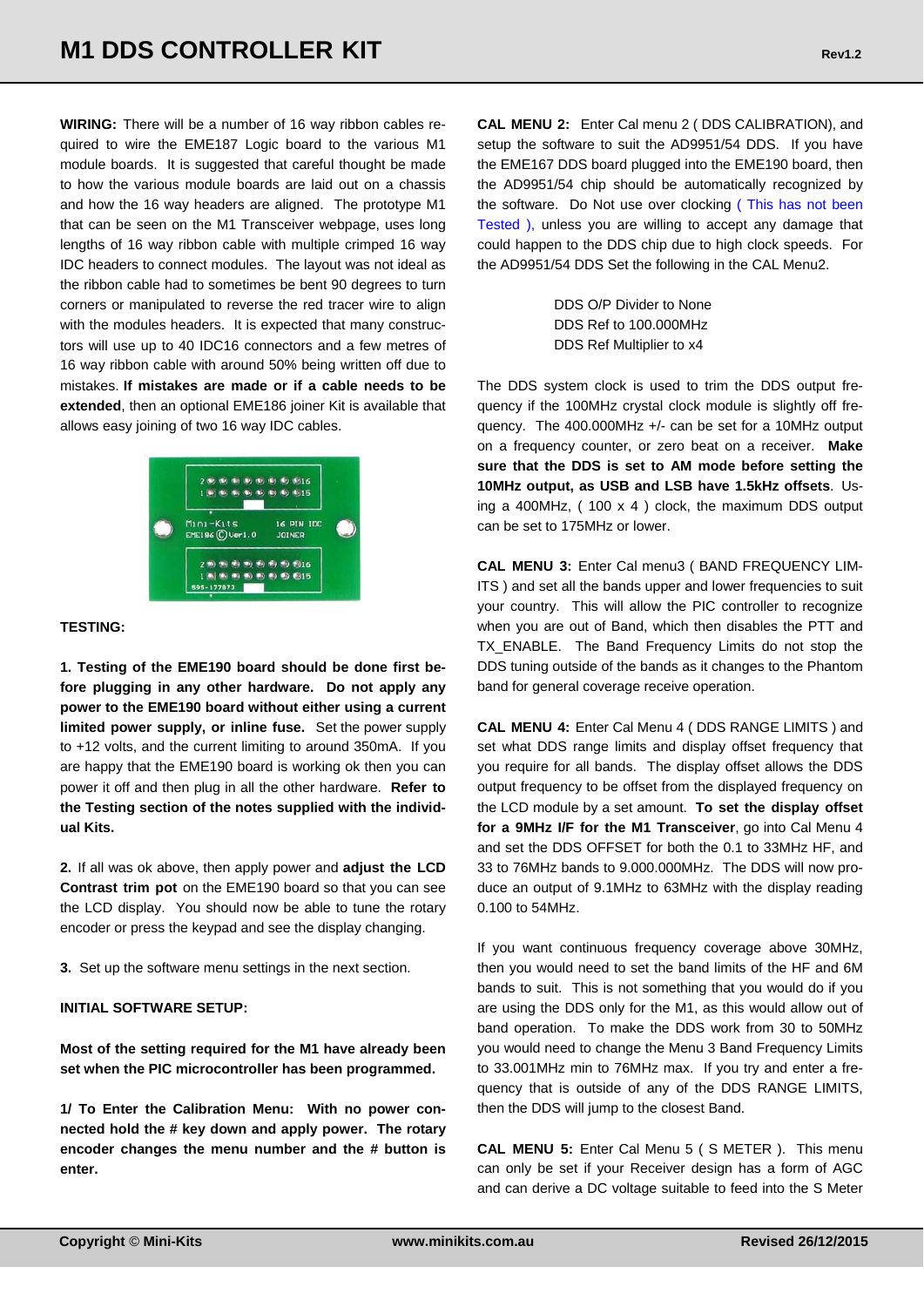input RA5. Please refer to the M1-DDS software notes on how to program the S-meter settings.

**2/ SETUP MENUS: To Enter the Setup Menu: With power already on, hold the # key down until it says SETUP MENU 1. The rotary encoder changes the menu number and the # button is enter.** 

**SETUP Menu 2: MOD MODE OFFSETS** that allows the LCD display to be offset to suit the centre frequency of the crystal filters that are used with each mode. This function was added as most homebrew crystal filters centre frequencies are rarely close to 9MHz. Modes like LSB, USB, and AM can be set by adjusting the offset on received signals that are of a known frequency accuracy. E.g. on the 40M band the LSB offset can be adjusted to correctly tune the signal for best resolved audio clarity. **This should only be done after the EME205 BFO oscillator has been aligned for LSB and USB.** 

**SETUP Menu 3: HIDE MOD MODES** so that you can hide any modes that you don't want to be selectable or displayed on the LCD display. The AMs, FM and PKT can be set to hidden as they are not currently used with the M1.

**SETUP Menu 4: HIDE BANDS** so that you can hide any bands that you don't want to be selectable or displayed on the LCD display. The 30M, FM, AIR, 2m, and 70cm bands can be set to hidden as they are not currently used with the M1.

**SETUP Menu 5: M1 I/O EXPANSION** This was added after version 1.L software to add a number of new functions including logic outputs for the EME211 Attenuator / Trap, and the EME213 Noise Blanker modules. You can set enable to both settings to activate them.

**SETUP Menu 6: I/O BOARD SETUP** This sets the outputs for the EME187 Logic board. This screen allows you to select what is output on the 32 pins of the I/O board. **The settings in Table 1 shows the settings that are required to suit the M1 functions.** First select which O/P pin you want to edit, then you select the function you want to assign to that pin. See steps 2 to 5 below. (There is no timeout on this screen)

**1/** First press the A button to allow you to select which O/P pin to edit. The cursor is placed under the O/P pin number to indicate you are in the select pin mode. You can use the rotary encoder to select one of the 96 O/P pins. Or key in the two digit pin number using the keypad.

**2/** Next press the B button to allow you to select which O/P function you want assigned to the pin. The cursor is placed under the O/P function number to indicate you are in the select function mode. You can use the rotary encoder to select one of the 256 O/P functions. Or key in the three digit function number using the keypad. Not all 256 functions are currently used, see the function table for the M1.

**3/** Next briefly press the MENU button (#) to enter your selection, you will be returned to step (1) with the cursor placed under the O/P pin number, ready to select the next pin to edit.

**4/** Finally press the MENU button (#) for 2 seconds to save all the changes to EEPROM. You will be prompted to confirm that you want to save the changes. If you select YES using the rotary encoder, all the changes made in the I/O BOARD SETUP screens will be saved to the 24LC256 EEPROM. If you select NO the changes will not be saved. You will then be returned to the setup menu.

**SETUP Menu 7: MECH ROTARY ENC** This can be set for a default legacy setting or user tunable rates. Refer to the complete M1-DDS-Software-Notes.pdf downloadable from the M1 DDS Controller webpage.

**SETUP Menu 8: OPTO ROTARY ENC** This is for the optional use of an optical encoder that was added after software version 1.L. This is quite a complex setup and it is best to refer to the complete M1-DDS-Software-Notes.pdf downloadable from the M1 DDS Controller webpage. The mechanical encoder on the EME189 board is still fully operational and can be mounted on the front panel as an additional course tuning control, or the EME189 board can be mounted on the internal chassis if only the optical encoder is required on the front panel.

**Please refer to the full software documentation on further menu settings that are available.** 

#### **FIRMWARE UPDATE:**

**1/ Never connect a PIC Programmer to the IDC programming port on the EME190 board.** If you try and update the firmware this way then you will erase the boot loader software and the complete board will have to be sent back to Mini-Kits for reprogramming. All firmware is loaded into the PIC Microcontroller through the serial connection A6 using an optional FT232R USB to serial adaptor directly from the computers USB port. Refer to the document on Updating the Software on **www.minikits.com.au/m1-dds-control.htm**

**HARDWARE:** The PIC Controller board and DDS boards should be housed in separate shielded boxes to stop any interference including clock signals from radiating. The PIC controller uses a 10MHz clock that may cause some issues to Radio reception including WWV on 10MHz.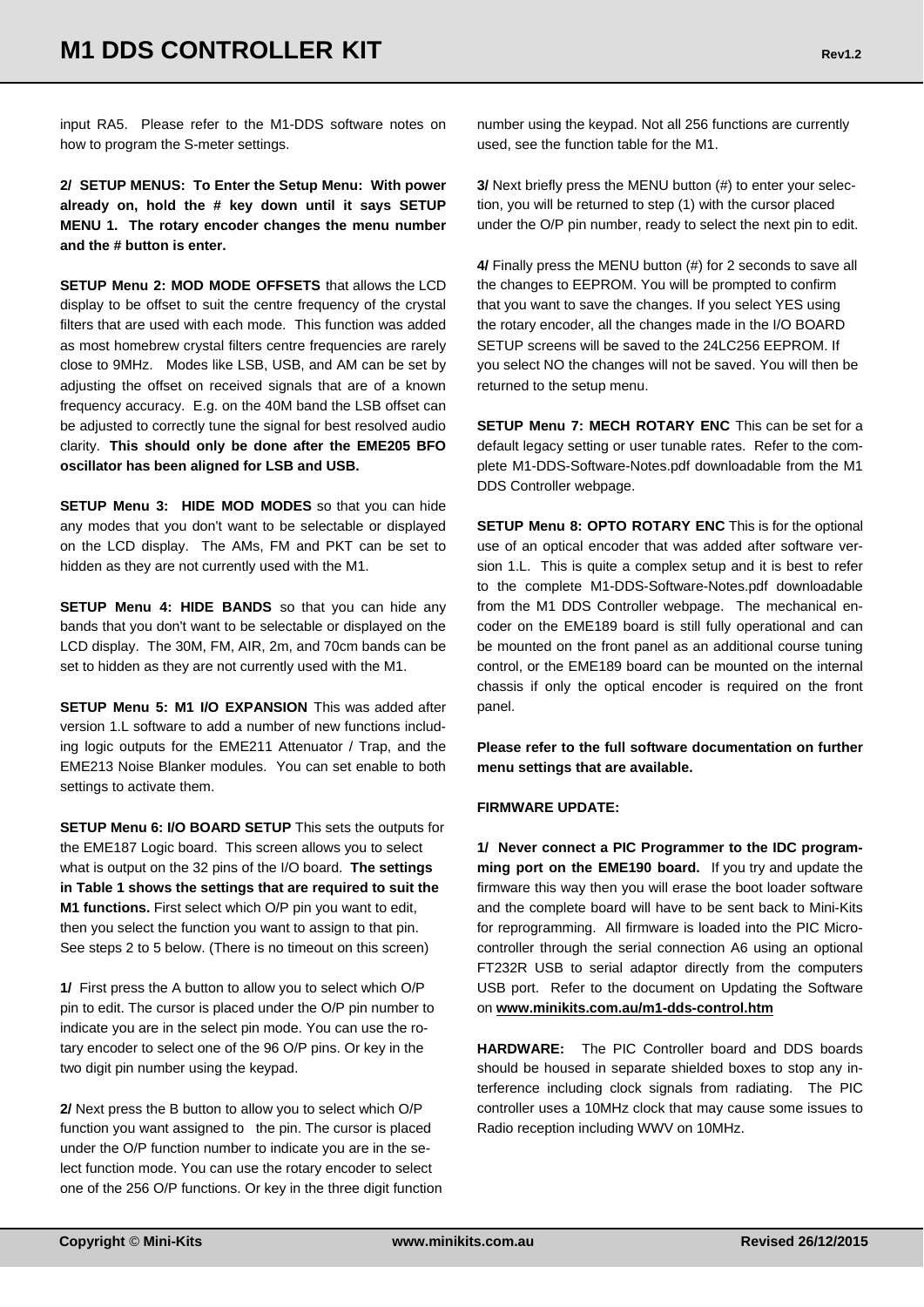#### **CURRENT ISSUES: Not Resolved**

**1/** When on AMs mode the EME203 module feeds volts back through a diode to the AM logic enabling the AM demodulator. This will need to be resolved if the Synchronous Demodulator module for AM becomes available.

| EME187 I/O BOARD default layout M1 Transceiver.                                                                                                                                                                                                                                                                                                                                                                                                                                                                                        |                                                                                                              |                                                                                                                                                                                                                                                               |
|----------------------------------------------------------------------------------------------------------------------------------------------------------------------------------------------------------------------------------------------------------------------------------------------------------------------------------------------------------------------------------------------------------------------------------------------------------------------------------------------------------------------------------------|--------------------------------------------------------------------------------------------------------------|---------------------------------------------------------------------------------------------------------------------------------------------------------------------------------------------------------------------------------------------------------------|
| O/P<br><b>FUNCTION</b><br>  NUMBER<br>PIN                                                                                                                                                                                                                                                                                                                                                                                                                                                                                              |                                                                                                              |                                                                                                                                                                                                                                                               |
| <b>CONNECTOR J4 (Pre-selector and Low Pass Filters)</b>                                                                                                                                                                                                                                                                                                                                                                                                                                                                                |                                                                                                              |                                                                                                                                                                                                                                                               |
| $O/P$ 01, 007 = 21 MHz, 15m band.<br>$O/P$ 02, 006 = 18 MHz, 17m band.<br>$O/P$ 03, 008 = 24 MHz, 12m band.<br>$O/P$ 04, 005 = 14 MHz, 20m band.<br>O/P 05, $004 = 10$ MHz, 30m band.<br>$O/P$ 06, 003 = 7.0 MHz, 40m band.<br>$O/P$ 07, 002 = 3.5 MHz, 80m band.<br>$O/P$ 08, 001 = 1.8 MHz, 160m band.<br>$O/P$ 09, 009 = 28 MHz, 10m band.<br>$O/P$ 10, 010 = 50 MHz, 6m band.<br>$O/P$ 11, $015 = Phantom$ , (out of band, 160m-10m)<br><b>CONNECTOR J3 (Mode Selection and Crystal Filters)</b>                                   |                                                                                                              | $On = 15m$ .<br>$On = 17m$ .<br>$On = 12m$ .<br>$On = 20m$ .<br>$On = 30m$ .<br>$On = 40m$ .<br>$On = 80m$ .<br>$On = 160m$ .<br>$On = 10m$ .<br>$On = 6m$ .<br>$On = PHANTOM.$                                                                               |
| $O/P$ 12, 046 = FM mode.<br>O/P 13, $047 = AMs$ mode (AM Sync).<br>$O/P$ 14, 043 = CW mode.<br>$O/P$ 15, 041 = LSB mode.<br>$O/P$ 16, 042 = USB mode.<br>$O/P$ 17, 045 = AM mode.<br>O/P 18, $022 = RF$ Preamp<br>$O/P$ 19, 083 = TX                                                                                                                                                                                                                                                                                                   | $Off = RX$                                                                                                   | $On = FM$ .<br>$On = AM$ Sync.<br>$On = CW$ .<br>$On = LSB$ .<br>$On = USB$ .<br>$On = AM$ .<br>$On = Preamp$ On<br>$On = TX$ Enable.                                                                                                                         |
| <b>CONNECTOR J5 (Various Functions)</b><br>$O/P$ 20, 018 = ATT (Attenuator)<br>$O/P$ 21, 053 = AGC Off<br>$O/P$ 22, 055 = AGC Fast<br>$O/P$ 23, 019 = NB (Noise blanker)<br>$O/P$ 24, 037 = PROC (speech processor)<br>$O/P$ 25, 038 = VOX<br>$O/P$ 26, $082 = ANT2$ (Antenna 2, front)<br>O/P 27, $035 = PWR$ 0 \ (O/P Power)<br>$O/P$ 28, 036 = PWR 1 /<br>$O/P$ 29, 252 = ATTEN 0 (6dB Attenuator)<br>$O/P$ 30, 253 = ATTEN 1 (12dB Attenuator)<br>$O/P$ 31, 254 = NB 1 (Noise Blanker 1)<br>$O/P$ 32, 255 = NB 2 (Noise Blanker 2) | Off = $ANT 1$ (rear),<br>Off, Off = LOW 1,<br>On, Off $=$ LOW 3.<br>Off, $Off = OdB$ ,<br>On, Off $= 12dB$ , | $On = ATT ON$ .<br>$On = AGC$ Off.<br>$On = AGC$ Fast.<br>$On = NB ON$ .<br>$On = PROC.$<br>$On = VOX$ .<br>On = $ANT 2$ (front).<br>Off, $On = LOW 2$ ,<br>On, $On = HIGH$ .<br>Off, $On = 6dB$ .<br>On, $On = 18dB$ .<br>$On = NB1 ON$ .<br>$On = NB2 ON$ . |

**Table1.**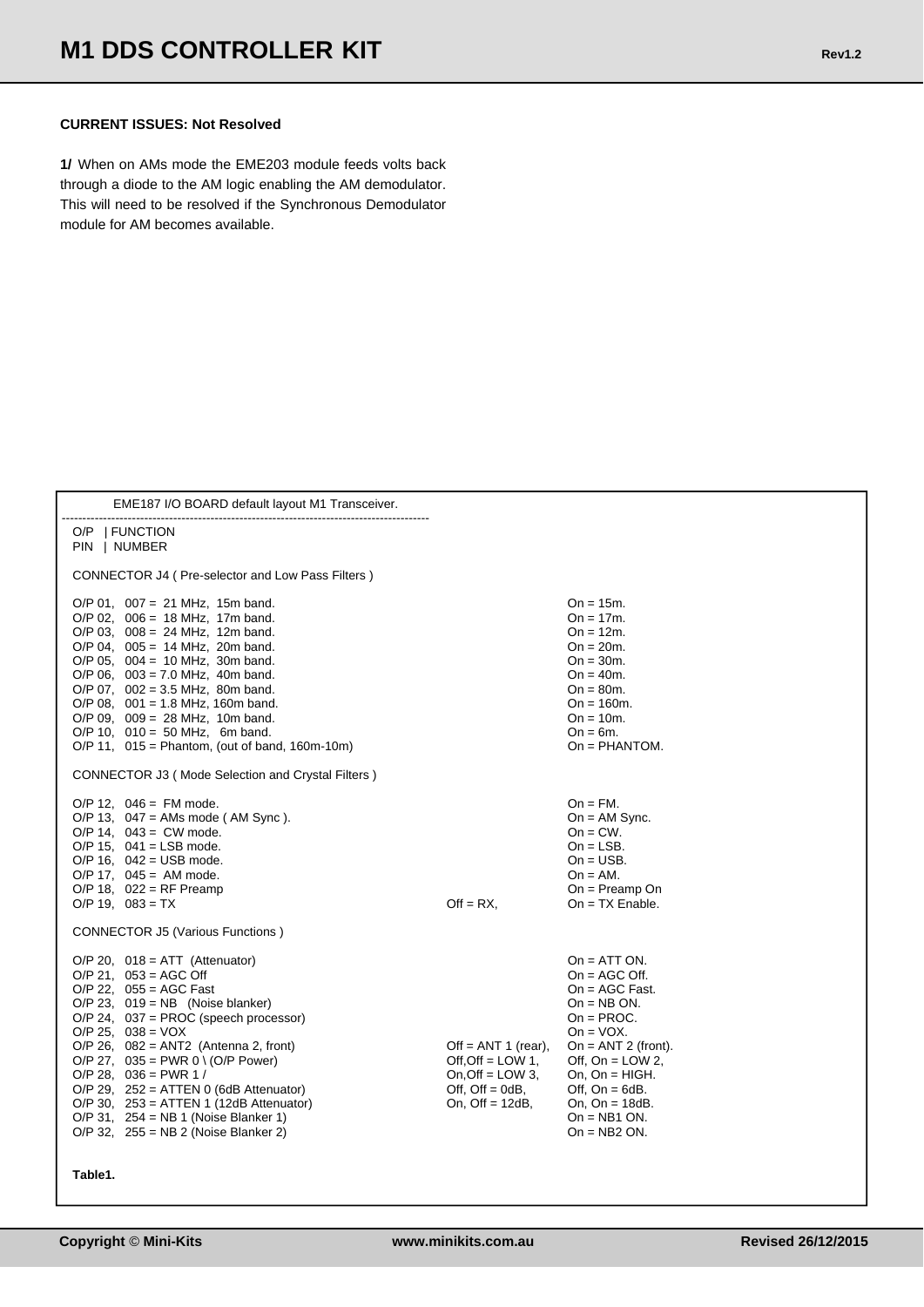# **16 KEY NUMERIC KEYPAD**

#### **4 X 4 MATRIX**



1 2 3 4 5 6 7 8

#### **Specifications:**

Contact Rating: 20mA, 24VDC Contact Resistance: 200ohms Max Contact: Conductive Rubber

Life: 1,000,000 cycles per key Size ( Key Face Cutout ): 60(W) x 56.75(H) x 3.5(D)mm Colour: White keys on black background





Pinouts Viewed from Front

## **16 KEY ALPHA NUMERIC KEYPAD**



1 2 3 4 5 6 7 8

#### **Specifications:**

Contact Rating: 20mA, 24VDC Contact Resistance: 200ohms Max<br>life: 1 000 000 cycl Life: 1,000,000 cycles per key<br>Contact: Conductive Rubber Size ( Key Face Cutout ): 60(W) x 59(H) x 7(D)mm

Conductive Rubber Colour: White keys on black background





Pinouts Viewed from Front

**Copyright © Mini-Kits www.minikits.com.au Revised 26/12/2015**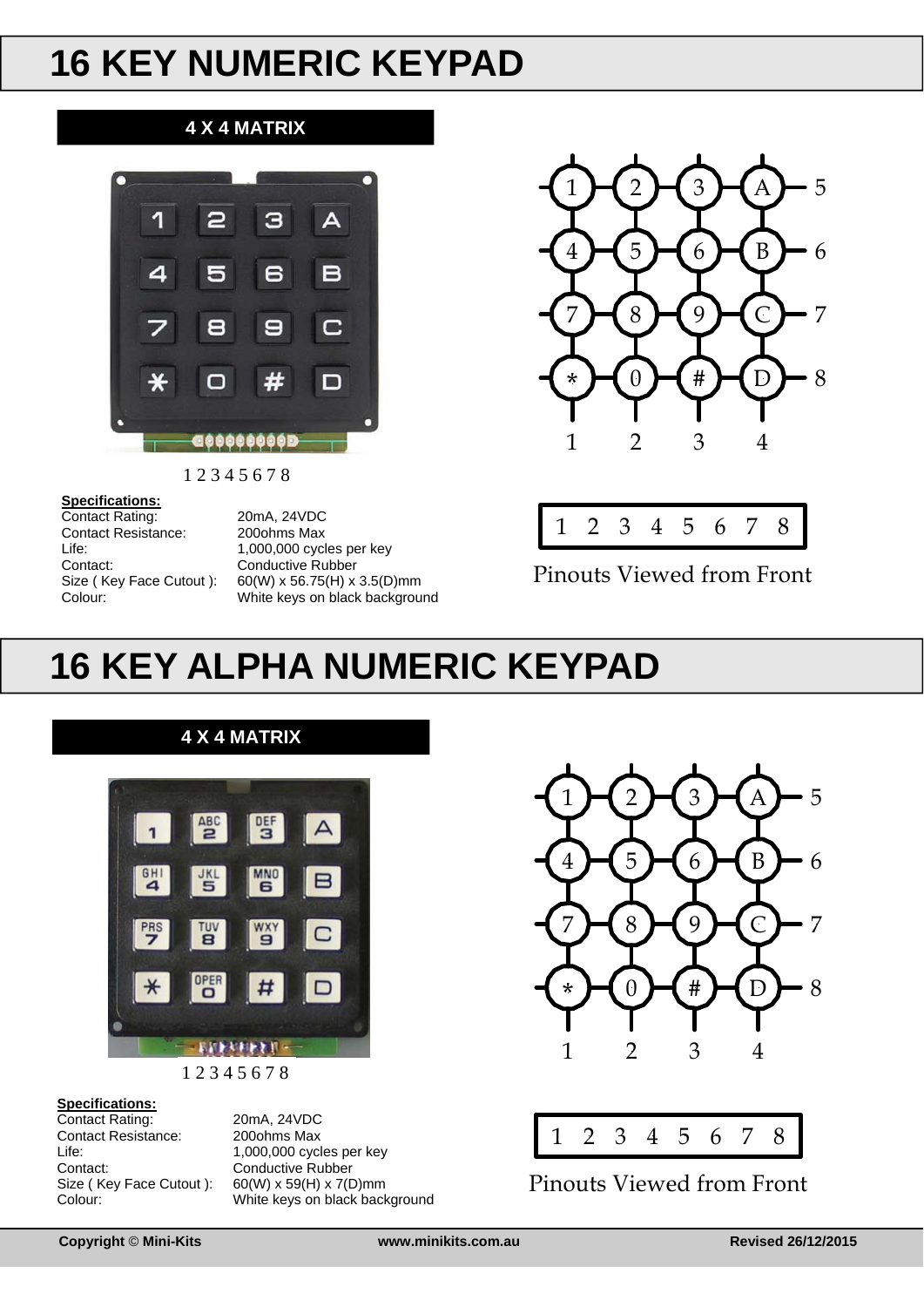QC1602A

## same for Hantronix HDM16216L-5, suits EME188 Adaptor board



| <b>2 MECHANICAL SPECIFICATIONS</b> |                                |  | <b>3PIN CONNECTIONS</b> |                |                               |  |
|------------------------------------|--------------------------------|--|-------------------------|----------------|-------------------------------|--|
| <b>Item</b>                        | <b>Nominal Dimensions(mm)</b>  |  | <b>Pin</b>              | <b>Symbol</b>  | Function                      |  |
| Module $Size(W \times H \times T)$ | $80.0 \times 36.0 \times 12.5$ |  |                         | <b>VSS</b>     | Ground for $Logic(0V)$        |  |
| Viewing $Area(W \times H)$         | 64.5 $\times$ 14.0             |  |                         | <b>VDD</b>     | Power supply for $Logic(+5V)$ |  |
| Character Size(W×H)                | $3.00 \times 5.02$             |  |                         | V <sub>0</sub> | Power supply for LCD Driver   |  |
| Dot $Size(W \times H)$             | $0.52 \times 0.54$             |  |                         | <b>IRS</b>     | H: Data; L: Instruction Code  |  |

| 4 FEATURE             |                                               |  |    | E      | Enable signal                |
|-----------------------|-----------------------------------------------|--|----|--------|------------------------------|
| LCD Type & Colour     | STN: Yellow-Green, Blue, FSTN                 |  |    |        | $7~14$ DB0~DB7 Data Bus Line |
| View Angle            | $60$ clock                                    |  | 15 | $LED+$ | Backlight Power(+5V)         |
| Display Type          | Positive Type, Negative Type                  |  | 16 | LED-   | <b>Backlight Power(0V)</b>   |
| Control IC & Package  | KS0066 or EQV, COB                            |  |    |        |                              |
| Operating Temperature | $-20^{\circ}\text{C} \sim 70^{\circ}\text{C}$ |  |    |        |                              |
| Storage Temperature   | $-30^{\circ}\text{C} \sim 80^{\circ}\text{C}$ |  |    |        |                              |

|                | PIN CONNECTIONS |                               |  |  |
|----------------|-----------------|-------------------------------|--|--|
| Pin            | <b>Symbol</b>   | <b>Function</b>               |  |  |
|                | <b>VSS</b>      | Ground for $Logic(0V)$        |  |  |
| $\overline{2}$ | <b>VDD</b>      | Power supply for $Logic(+5V)$ |  |  |
| 3              | $_{\rm V0}$     | Power supply for LCD Driver   |  |  |
| $\overline{4}$ | <b>RS</b>       | H: Data: L: Instruction Code  |  |  |
| 5              | R/W             | H: Read; L: Write             |  |  |
| 6              | Е               | Enable signal                 |  |  |
| $7 - 14$       | DB0~DB7         | Data Bus Line                 |  |  |
| 15             | $LED+$          | Backlight Power(+5V)          |  |  |
| 16             | LED-            | Backlight Power(0V)           |  |  |
|                |                 |                               |  |  |
|                |                 |                               |  |  |
|                |                 |                               |  |  |
|                |                 |                               |  |  |

| <b>SELECTRICAL CHARACTERISTICS</b> (Supply current doesn't contain backlight) |        |                             |      |       |
|-------------------------------------------------------------------------------|--------|-----------------------------|------|-------|
| Item                                                                          | Symbo1 | Test Condition              | Typ. | Unit  |
| Operating Voltage                                                             | Vdd    | $Ta=25^{\circ}C$            | 5.0  |       |
| Supply Current                                                                | Idd    | $Ta=25^{\circ}C$ , Vdd=5.0V |      | l m A |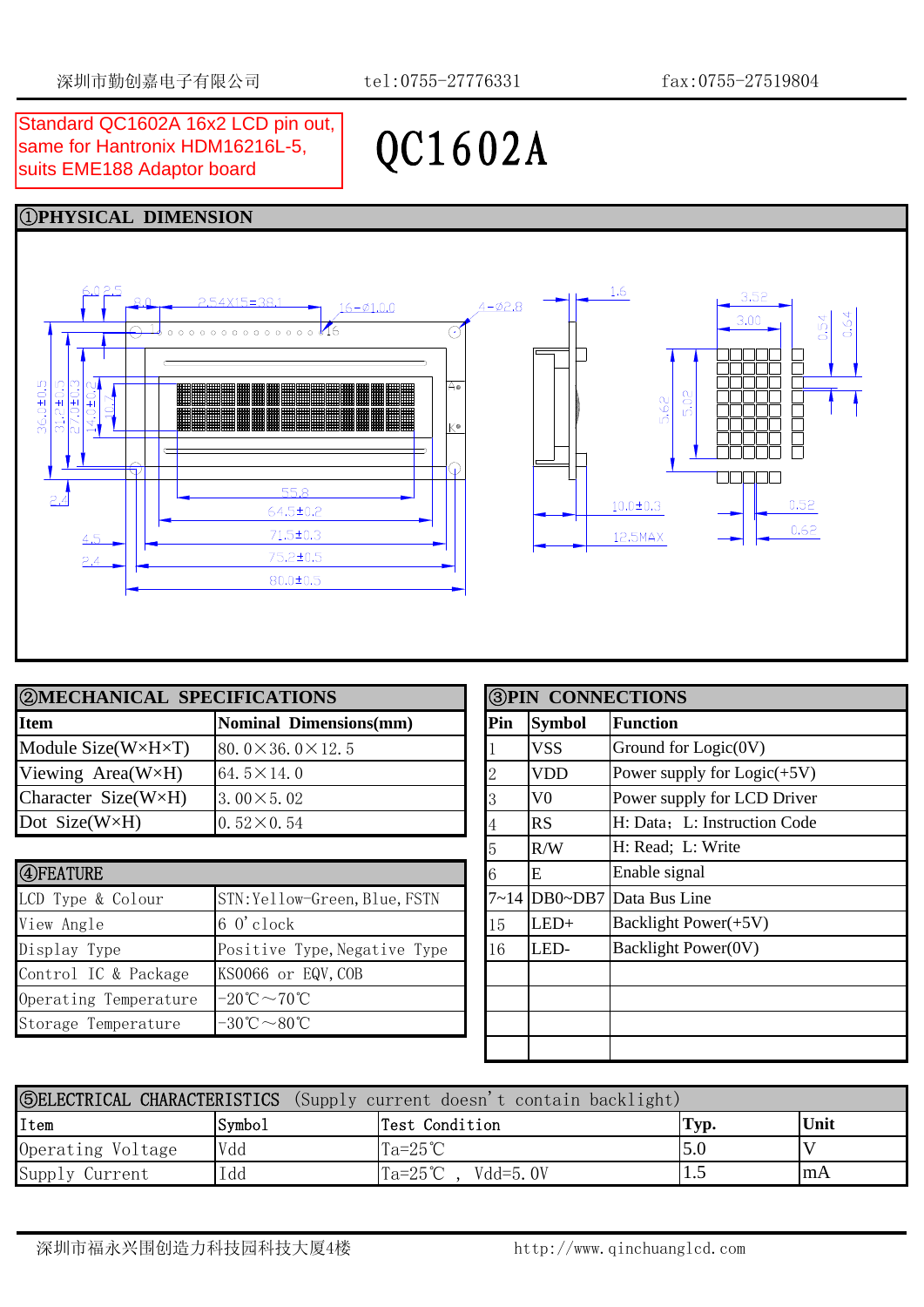

### EA *Character Module Datasheet ERM1602-1 Series*

**buydisplay.com**

### **3. DRAWING**

3.1 Outline Drawing

Jumbo Type 16x2 LCD with unconventional pin out suits EME198 Adaptor board.